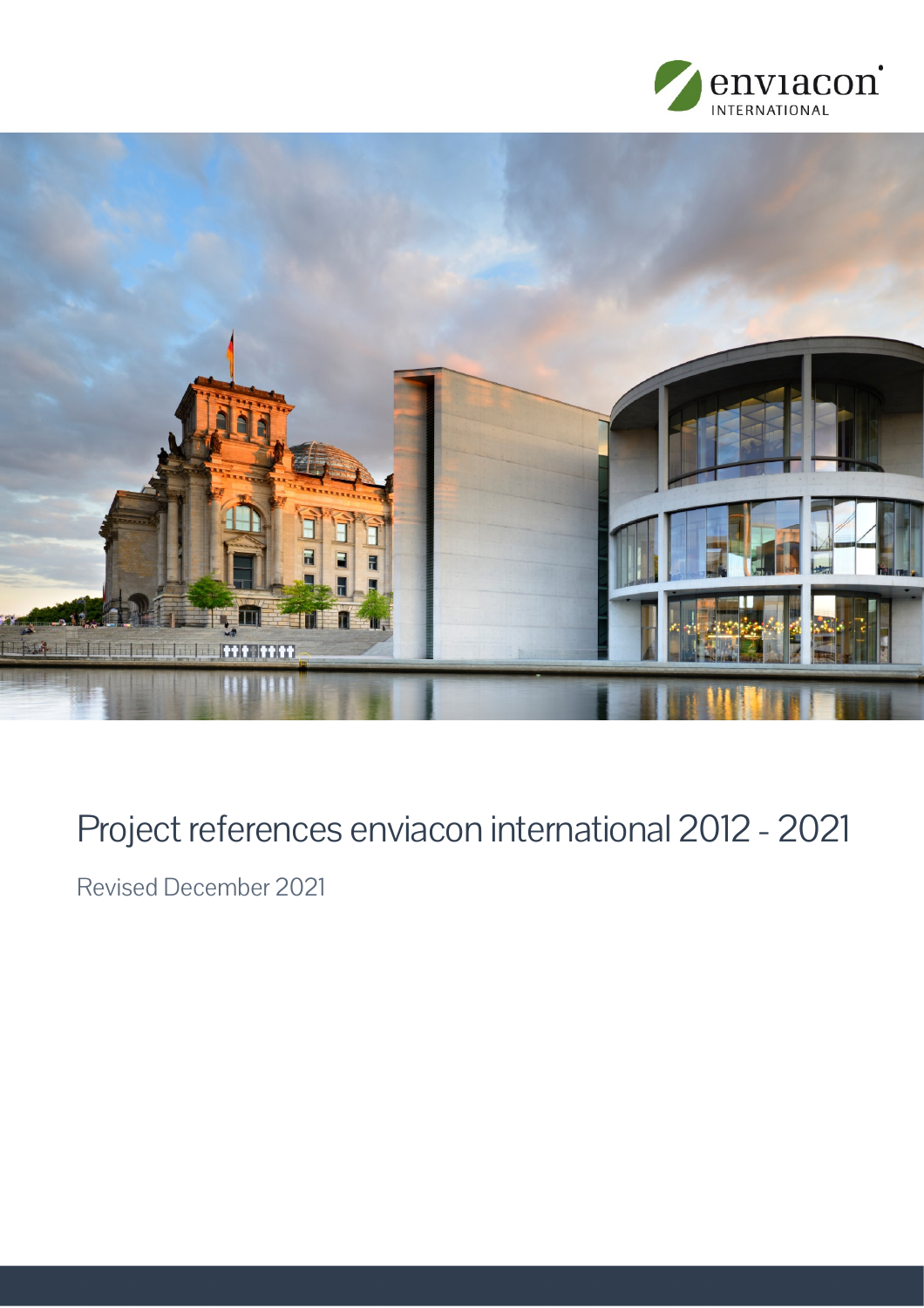

#### Countries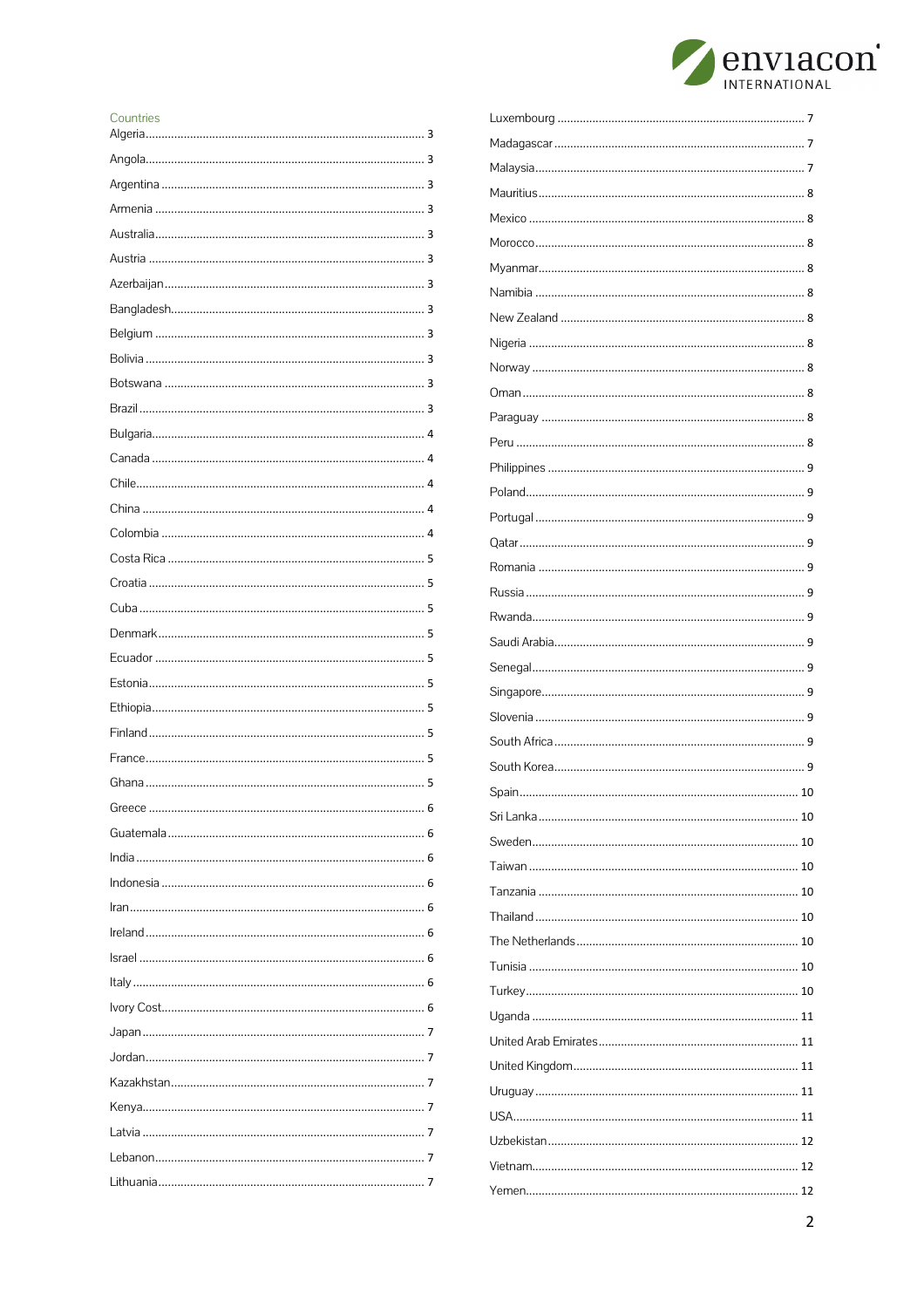# Algeria

- Business delegation trip "Mining and Raw Materials" 2022
- Virtual business delegation trip "Mining and Raw Materials" 2020

#### Angola

- Market study "Address Research: Meat Industry" 2021
- Market research "Renewable Energy in Angola" 2013

### Argentina

- Business delegation trip "Waste and Recycling Management" 2022
- Business delegation trip "Chemical Industry" 2020
- Business delegation trip "Vocational Education and Training" 2019
- Information event "Vocational Education and Training" 2018
- Market study "Vocational Education and Training" 2017
- Business delegation trip "Civil Security Technologies and Services" 2017
- Information event "Wastewater and Waste Management in Argentina, Paraguay, Uruguay" 2015
- Information event "Wind Energy in Argentina, Uruguay and Paraguay" 2014
- Information event "Biotechnology" 2014
- Business delegation trip "Renewable Energy" 2014

#### Armenia

Market exploration trip "Machinery and Plant Engineering" - 2019

#### Australia

- Business delegation trip "Food Industry" 2020
- Marketing activities for information offerings on energy transformation for international journalists 2016
- Business delegation trip "Sustainable Technologies and Concepts for the Australian Mining Industry" 2014
- Business delegation trip "Renewable Energy" 2014
- Business delegation trip "Environmental Technologies" 2012

### Austria

- Business delegation trip "Food Industry" 2015
- Market study "Food Industry" 2015

### Azerbaijan

Business trip Azerbaijan and Uzbekistan - 2019

# Bangladesh

Market research "Renewable Energy in Bangladesh" – 2013

### **Belgium**

- Market study "Frozen Products in Belgium, the Netherlands and Luxembourg" 2016
- Business delegation trip "Organic and Frozen Food" 2014

### Bolivia

- Digital business delegation trip "Food processing and packaging technologies" 2021
- Webinar "Infrastructure" 2020
- Information event "Sustainable Adventure and Culture Tourism in Bolivia and Ecuador" 2020

# Botswana

Market exploration trip "Infrastructure and Mining in Botswana and Namibia" - 2016

#### Brazil

- Business delegation trip "Food Industry" 2022
- Market study "Food Industry" 2021
- Market exploration trip "Agricultural Engineering" 2020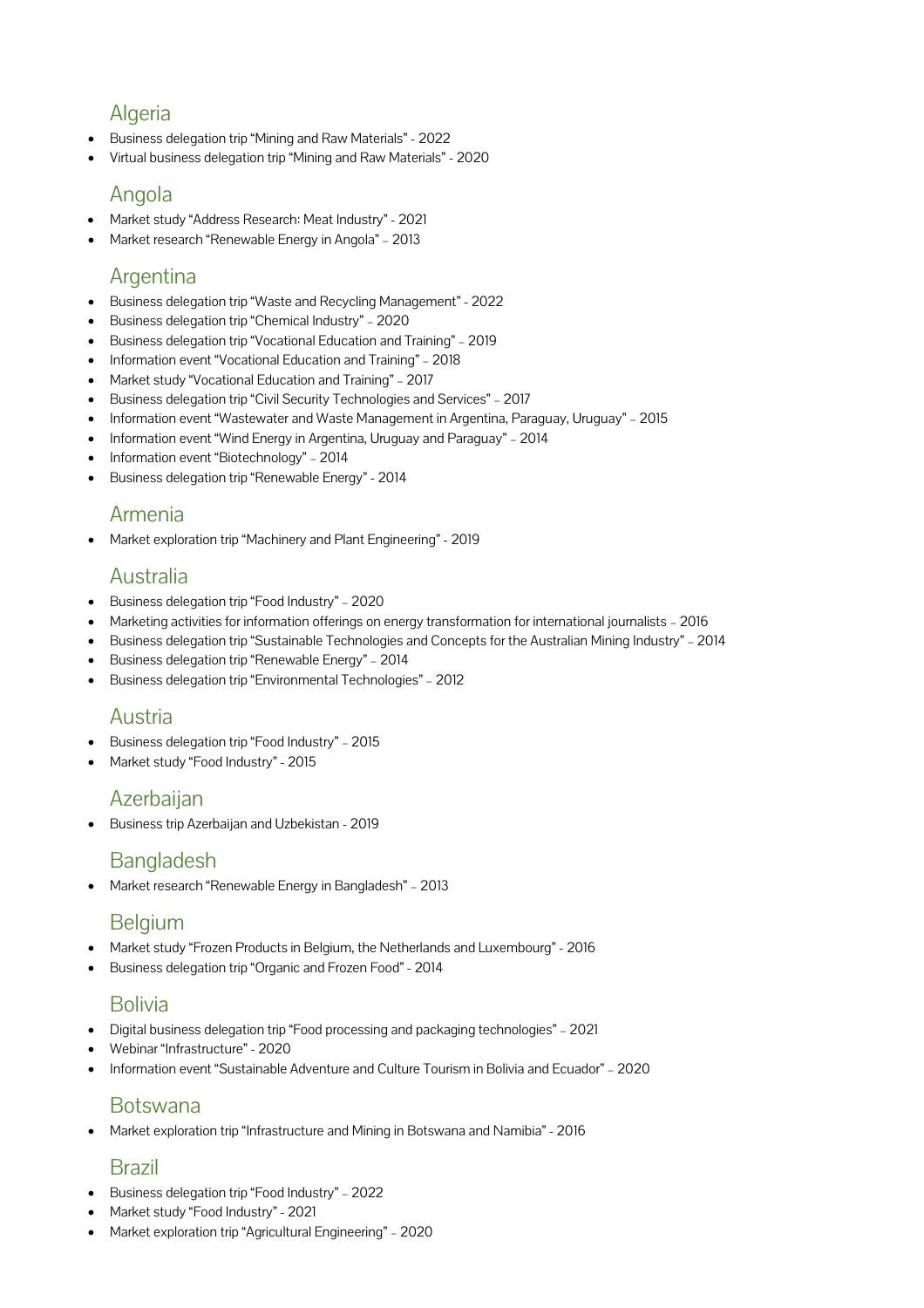

- Recruitment services of skilled workers for German companies in the IT area 2019/2020
- Business delegation trip "Civil Security Technologies and Services" 2019
- Business delegation trip "Cosmetics and Household Products" 2017
- Consulting services "Food Processing" 2017
- Search for investors for an industry association 2015
- Information trip for Brazilian decision makers and multipliers to Germany "Energy Efficiency" 2014
- Information event "Photovoltaics" 2014
- Market exploration trip "Ophthalmic Optics" 2014
- Market exploration trip "Glass Technology" 2014
- Business delegation trip "Offshore Oil and Gas Market" 2014
- Business delegation trip "Renewable Energy in Brazil" 2014
- Consulting services "Renewable Energy" 2013
- Information trip for Brazilian decision makers and multipliers to Germany "Civil Security Technologies and Services" 2013
- Information event "Shipbuilding and Offshore" 2012

### **Bulgaria**

Market study "Address Research: Meat Industry" - 2021

#### Canada

- Market study "Address Research: Meat Industry" 2021
- Market study "Alcoholic Beverages" 2020
- Business delegation trip "Food Industry" 2020
- Market exploration trip "Fruit and Vegetable Industry" 2018
- Marketing activities for information offerings on energy transformation for international journalists 2016
- Background reports on current developments in climate policy at national and sub-national level in the USA and Canada with a focus on emissions trading - 2015

#### Chile

- Virtual business trip "New Mining Technologies" 2022
- Virtual business trip "Healthcare Industry" 2020
- Information event "Healthcare Industry" 2019
- Market Study "Meat Industry" 2018
- Business delegation trip "Waste and Recycling Technologies" 2017
- Business delegation trip "Process Optimization in the Chilean Mining Industry" 2015
- Information trip "Renewable Energy in the Mining Sector" 2014
- Business delegation trip "Civil Security Technologies and Services" 2013

### **China**

- Market study "Alcoholic Beverages" 2020
- Open industry business trip to China 2019
- Business delegation trip "Food Industry" 2016
- Market study "Food Industry" 2016
- Marketing activities for information offerings on energy transformation for international journalists 2016
- Information trip of Chinese multipliers to Germany "Sustainable Waste Management in Germany" 2016
- Information event "High-quality Consumer Goods" 2013

# Colombia

- Market exploration trip "Creative industry, focus on Music Industry, Event Industry and Interactive Start-ups" 2020
- Information event "Clothes and Textile Industry" 2016
- Market study "Vocational Education and Training" 2014
- Information event "Water and Waste Management" 2014
- Information event "Civil Security Technologies" 2013
- Market research "Renewable Energy in Colombia" 2013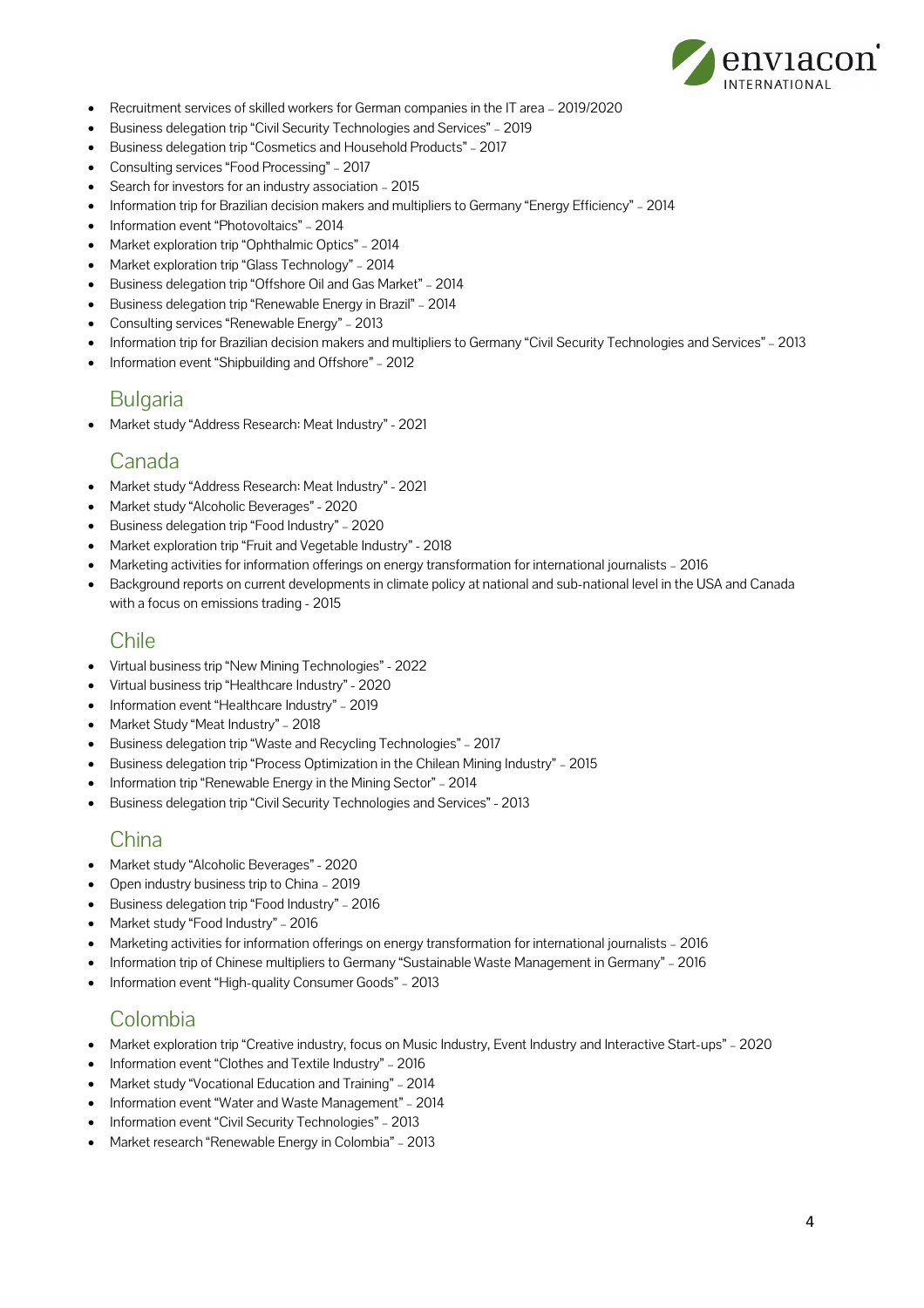

### Costa Rica

Information event "Environmental Technologies" - 2013

### **Croatia**

Market study "Food Industry" - 2021

# Cuba

- Virtual market exploration trip "Restoration and Preservation of Monuments" 2020
- Information event "Bioanalytical and Laboratory Technology" 2017

# Denmark

- Market study "Health Care" 2020
- Business delegation trip "Food Industry" 2017
- Market study "Food Industry" 2015
- Business delegation trip "Renewable Energy" 2014

#### Ecuador

- Information event "Sustainable Adventure and Culture Tourism in Bolivia and Ecuador" 2020
- Business delegation trip "Sustainable Mining in Peru and Ecuador" 2018
- Information event "Sustainable Mining in Peru and Ecuador" 2017
- Information event "Wind Energy, Small Hydropower and Grid Integration" 2014

# **Estonia**

- Market study "Wine Industry" 2021
- Market research "Renewable Energy in Estonia" 2013

# **Ethiopia**

- Business delegation trip "Mining and raw materials" 2020
- Business delegation trip "Healthcare Industry" 2018

# Finland

- Business delegation trip "ICT Services with focus on Sustainable Smart City Solutions" 2021
- Market study "Address Research: Meat Industry" 2021
- Business delegation trip "Healthcare Industry" 2020
- Business delegation trip "Shipbuilding, Maritime Economy" 2019
- Investor event "Logistics, Microelectronics" 2018
- Business delegation trip "Cluster Marketing" 2018, 2016
- Business delegation trip "Meat Industry" 2015
- Market study "Meat Industry" 2015

#### France

- Market study "Measures of leading export nations for the promotion of exports" 2020
- Business delegation trip "Food Industry" 2018
- Market study "Frozen Products" 2016
- Marketing activities for information offerings on energy transformation for international journalists 2016
- Market study "German Delicatessen, Specialities and Convenience Products" 2016
- Business delegation trip "Renewable Energy" 2014
- Information event "Micro- and Nanotechnology" 2013

# Ghana

- Business delegation trip "Infrastructure" 2022
- Information event and consulting services for German companies "Food Processing Technologies" 2021
- Market study "Address Research: Meat Industry" 2021
- Market study "Export of Vocational Education and Training 2020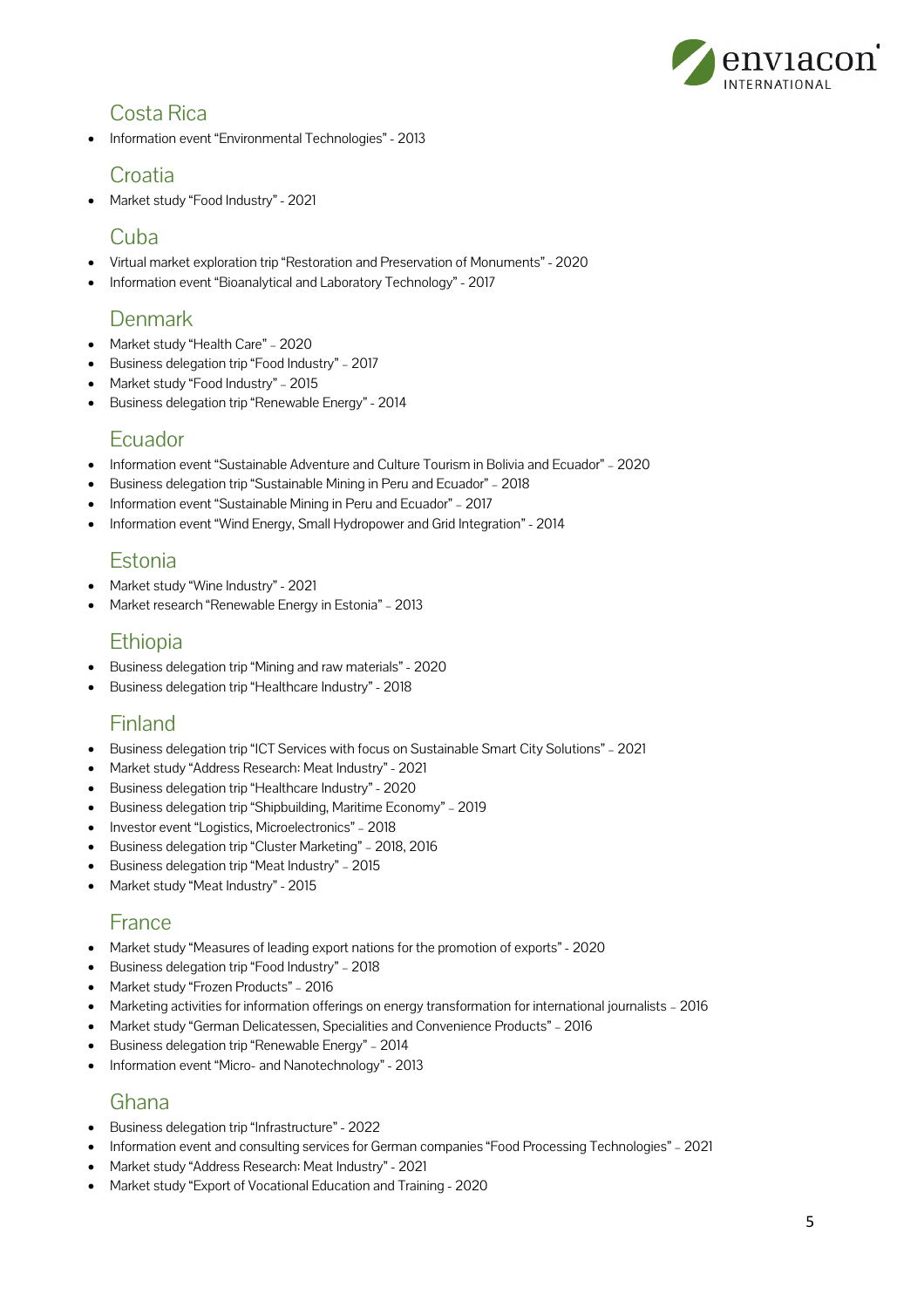

- Information event and consulting services for German companies "Food Processing Technologies" 2019/2020
- Information trip of Ghanaian multipliers to Germany "Water Supply, Disposal Treatment in the Municipal and Industrial Sectors in Germany" – 2017
- Business delegation trip "Meat Industry" 2015
- Market study "Meat Industry" 2015

#### **Greece**

- Business delegation trip "Noise and Soundproofing Systems" 2013
- Business delegation trip "Renewable Energy" 2013

#### Guatemala

Information Event "Environmental Technologies" - 2013

#### India

- Business delegation trip "Meat Industry" 2018
- Market study "Meat Industry" 2018
- Business delegation trip "Agricultural Engineering and Livestock Farming" 2017
- Market study "Agricultural Engineering and Livestock Farming" 2017
- Market study "Eggs and Poultry Meat Products" 2016
- Marketing activities for information offerings on energy transformation for international journalists 2016
- International exhibition consulting for German companies "Renewable Energy" 2015

#### Indonesia

- Market study "Food Industry" 2022
- Information event "Environmental and process technology and infrastructure for the Indonesian Mining Sector" 2017
- Market study "Importer Contacts in the Asian Meat Industry" 2017
- Information event "Machines and Plants for Foundry and Metallurgical Engineering" 2013

#### Iran

- Market study "Dairy Industry" 2016
- Market study "Agriculture and Food Industry" 2015

### Ireland

- Market study "Wine Industry" 2022
- Business delegation trip "Food Industry" 2017, 2016
- Market study "Food Industry" 2017
- Business delegation trip "Energy Efficiency" 2014

#### Israel

- Business delegation trip "Agro- and Food-Tech Industry" 2021
- Open business delegation trip for German companies to Israel 2016
- Market study "Dairy Industry" 2016

#### Italy

- Business delegation trip "Sweets" 2022
- Market study "Address Research: Meat Industry" 2021
- Market study "Frozen Products" 2016
- Location marketing and representation of an Italian regional business development agency in Germany 2016, 2013
- Information event "Small Wind Turbines in Italy" 2014
- Market research "Renewable Energy in Italy" 2013

# Ivory Cost

- Information event and consulting services for German companies "Food Processing Technologies" 2021
- Market study "Address Research: Meat Industry" 2021
- Business delegation trip "Meat Industry" 2015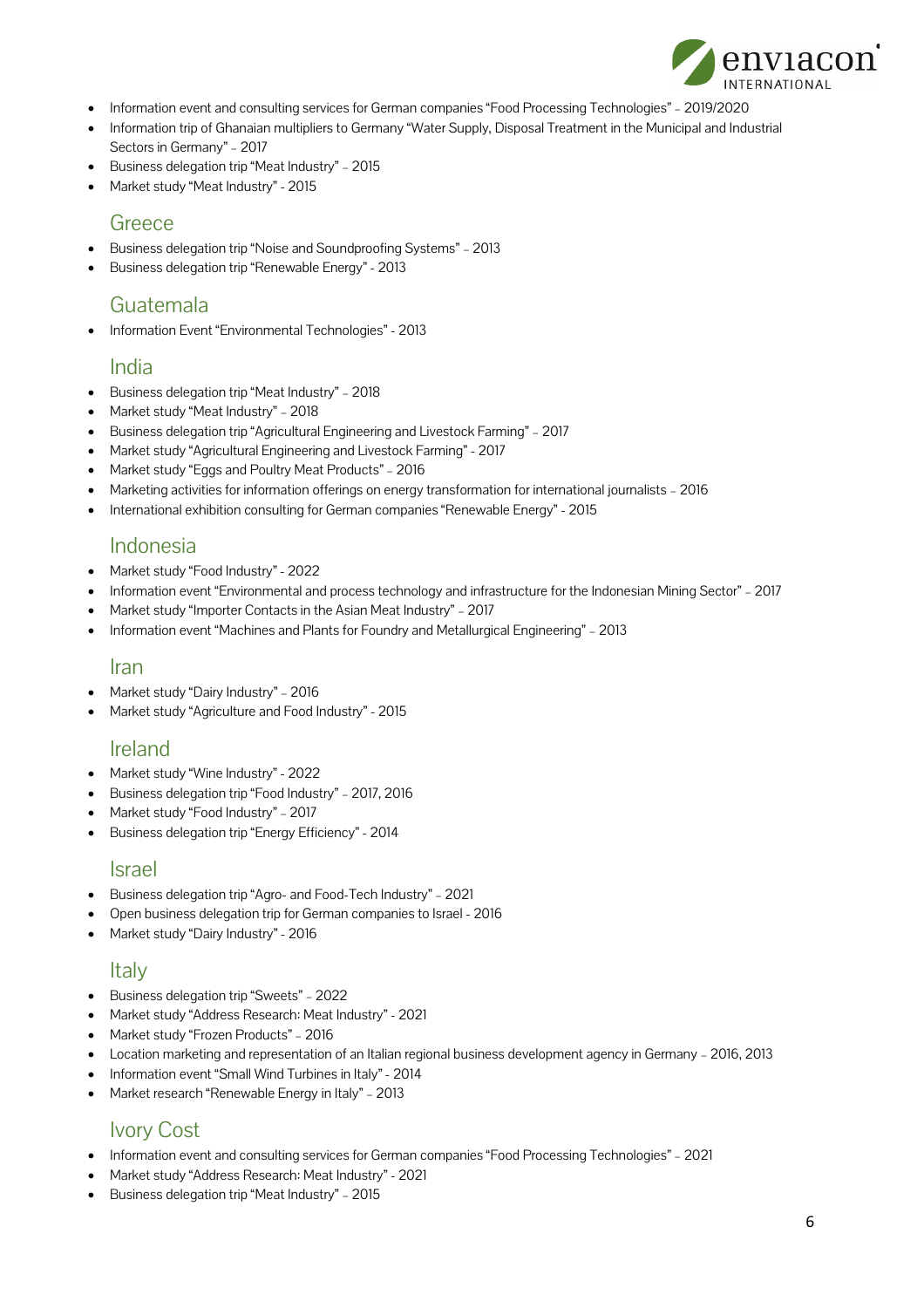

Market study "Meat Industry" - 2015

#### Japan

- Inbound delegation trip "Hydrogen Technologies" 2022
- Business delegation trip ""rinted and flexible electronic components and electronic functional materials" 2022
- Market study "Address Research: Meat Industry" 2021
- Market study "Alcoholic Beverages" 2020
- Business delegation trip "Leisure Industry and Sporting Goods" 2019
- Business delegation trip "Food Industry" 2018
- Market study "Food Industry in Japan and South Korea" 2018
- Busines delegation trip "Decommissioning Nuclear Power Plants and Modernization" 2016
- Marketing activities for information offerings on energy transformation for international journalists 2016
- International exhibition consulting for German companies "Renewable Energy" 2015
- Information event "Civil Security Technologies and Services" 2014
- Open business delegation trip for German companies to Japan 2013

#### Jordan

Market study "Dairy Industry" - 2016

#### Kazakhstan

- Business delegation trip "Mechanical and Plant Engineering, Supply of Components and Technologies and Services for the Chemical Industry / Petrochemicals, Oil and Gas Processing" – 2018
- Information trip of Kazakh multipliers to Germany "Analysis, Bio- and Laboratory Technology in Germany" 2016

### Kenya

- Webinar "Drone Technologies" in Uganda, Rwanda, Tanzania and Kenya 2020
- Business delegation trip "Healthcare Industry" 2018
- Business delegation trip "Printing Industry" 2016

#### Latvia

Market research "Renewable Energy in Latvia" – 2013

#### Lebanon

Market study "Dairy Industry" - 2016

#### Lithuania

- Market study "Wine Industry" 2021
- Market research "Renewable Energy in Lithuania" 2013

#### Luxembourg

- Market study "Frozen Products in Belgium, the Netherlands and Luxembourg" 2016
- Business delegation trip "Organic and Frozen Food" 2014

#### **Madagascar**

- Business delegation trip "Sustainable Infrastructure" 2022
- Market research "Renewable Energy in Madagascar" 2013

### **Malaysia**

- Market study "Food Industry" 2022
- Market study "Address Research: Meat Industry" 2021
- Market study "Sweets and Snack Industry in Malaysia" 2020
- Market study "Sweets and Snack Industry in Malaysia" 2017
- Market study "Importer Contacts in the Asian Meat Industry" 2017
- Trade fair consulting for German companies visiting a Malaysian trade fair in the area of renewable energy 2014
- Information event "Environmental Technologies" 2012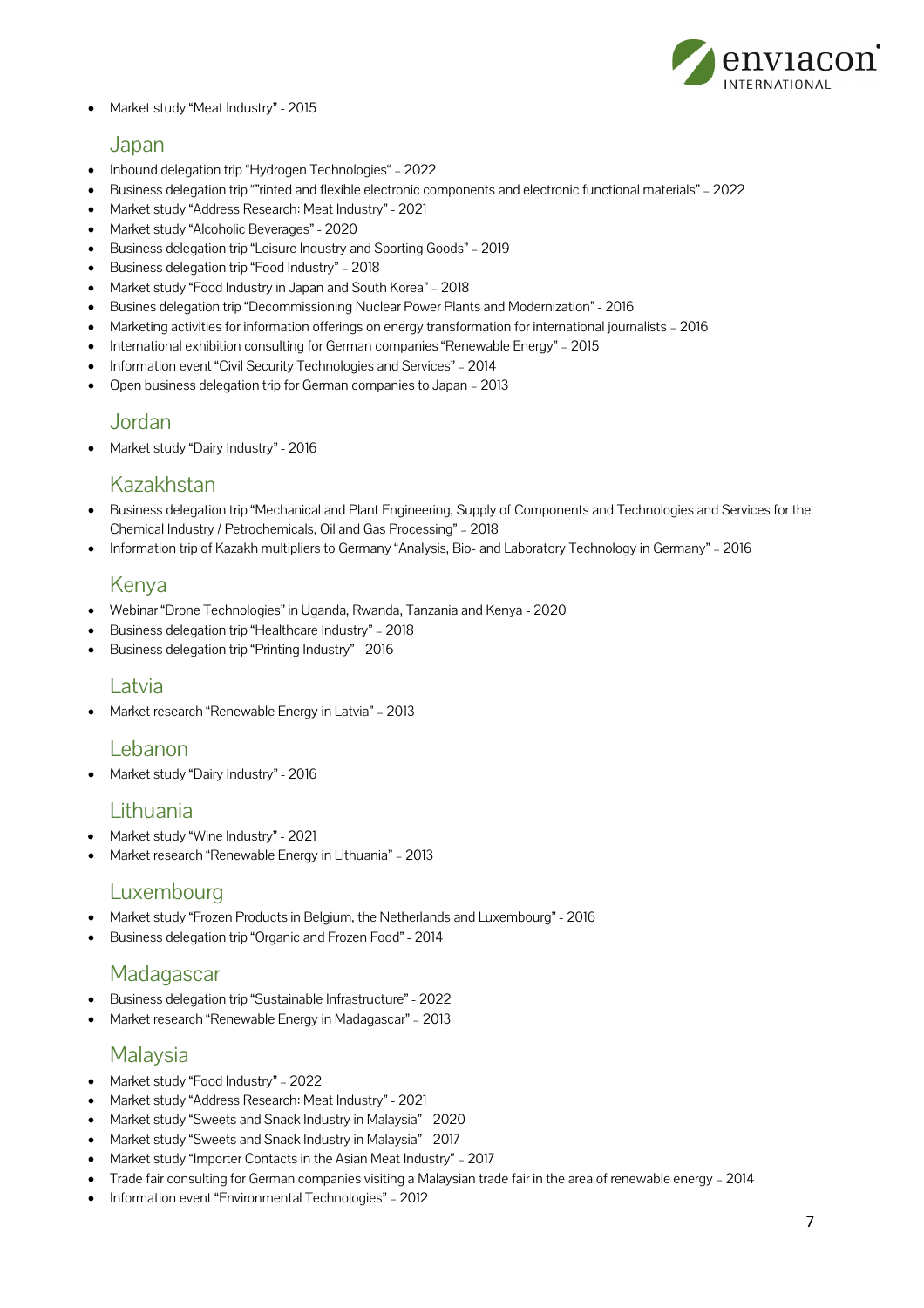

### **Mauritius**

Business delegation trip "Sustainable Infrastructure" - 2022

#### Mexico

- Business delegation trip "Mining with focus on Automation Solutions" 2020
- Business delegation trip "Healthcare Industry" 2017
- Business delegation trip "Civil Security Technologies and Services" 2016
- Market study "Pork Meat Industry" 2015
- Market exploration trip "Mining and Raw Material Processing" 2014
- Business delegation trip "Aerospace Industry" 2013

#### **Morocco**

- Business delegation trip "Vocational Training" 2021
- Trade fair consulting for German companies in the area of renewable energy 2013

#### Myanmar

- Market study "Agricultural Engineering in Southeast Asia" 2019
- Market study "Importer Contacts in the Asian Meat Industry" 2017

### Namibia

- Market exploration trip "IT Security" 2021
- Market exploration trip "Infrastructure and Mining in Botswana and Namibia" 2016

### New Zealand

- Market study "Address Research: Meat Industry" 2021
- Market study "Sweets and Snack Industry" 2020

#### **Nigeria**

- Business delegation trip "Smart City" 2022
- Business delegation trip "Construction Industry" 2022
- Digital business delegation trip "Food processing and packaging technologies" 2021
- Information event and consulting services for German companies "Food Processing Technologies" 2021

### **Norway**

- Market study "Address Research: Meat Industry" 2021
- Business delegation trip "Food Industry" 2018
- Market study "Food Industry" 2018

### Oman

Market study "Dairy Industry in Saudi Arabia, UAE, Yemen and Oman" - 2016

# Paraguay

- Information event "Wastewater and Waste Management in Argentina, Paraguay, Uruguay" 2015
- Information event "Wind Energy in Argentina, Uruguay and Paraguay" 2014
- Business delegation trip "Renewable Energy" 2014

### Peru

- Virtual business trip "New Mining Technologies" 2022
- Business delegation trip "Mechanical and Plant Engineering with Focus on Technologies for Production, Packaging and Quality Assurance in the Food Industry" – 2020
- Business delegation trip "Sustainable Mining in Peru and Ecuador" 2018
- Information event "Sustainable Mining in Peru and Ecuador" 2017
- Business delegation trip "Food Processing Industry" 2015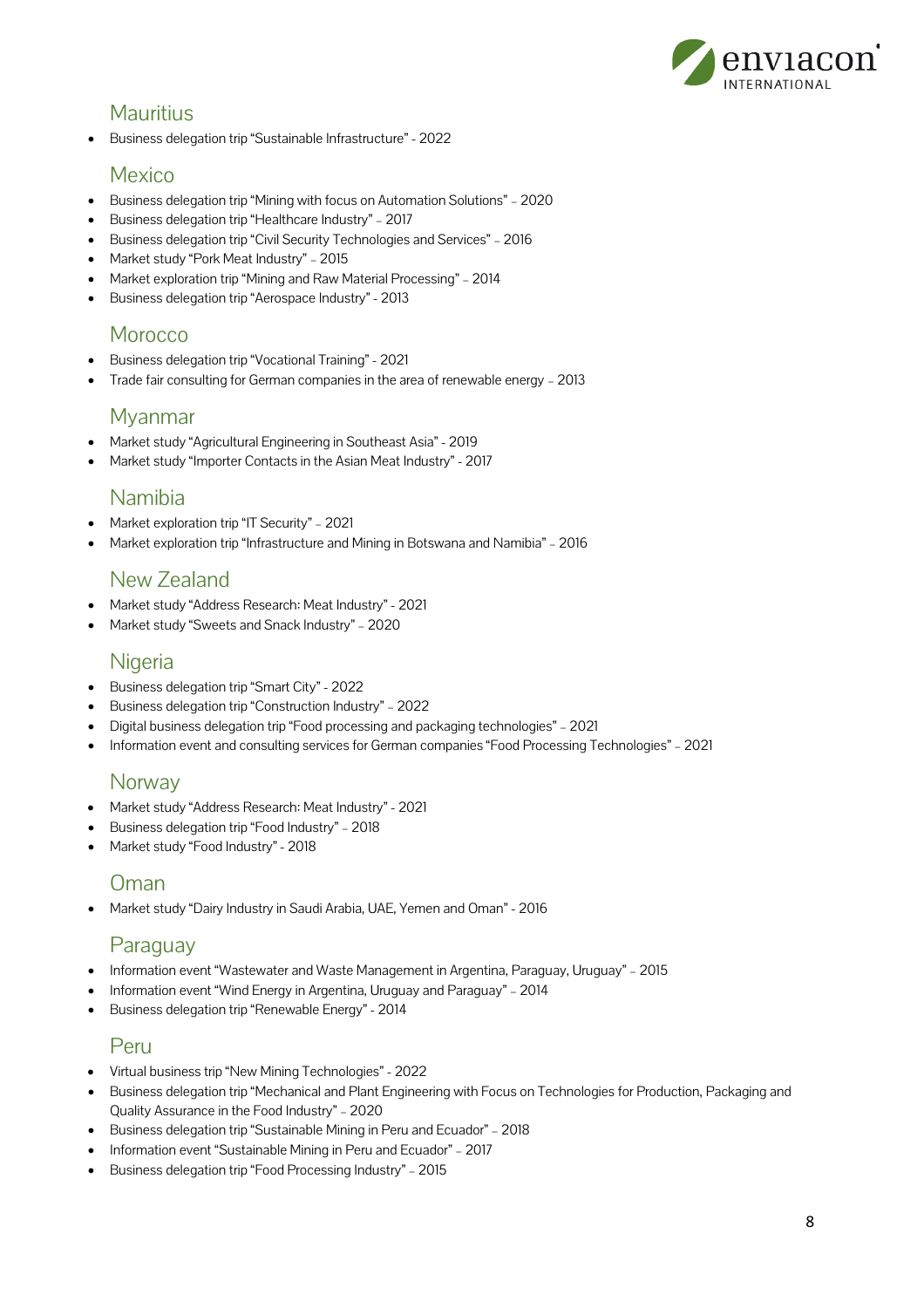

# **Philippines**

- Market study "Address Research: Meat Industry" 2021
- Export markets study for vocational education and training concepts from Germany for the Philippines 2014

#### Poland

- Information trip of Polish buyers and multipliers in the area of restoration and preservation of historic monuments to Germany – 2018
- Business delegation trip "Automation and Process Engineering for the Food, Cosmetics, Pharmaceutical and Chemical Industries" - 2016
- Marketing activities for information offerings on energy transformation for international journalists 2016
- Business delegation trip "Renewable Energy" 2014, 2013

### Portugal

Business delegation trip "Renewable Energy" - 2014

### Qatar

- Business delegation trip "Energy Efficiency" 2014
- Information event "Energy Efficiency in Buildings" 2013

#### Romania

- Market study "Address Research: Meat Industry" 2021
- Business delegation trip "Renewable Energy" 2014

#### Russia

Export markets study for vocational education and training concepts from Germany for Russia – 2018

### Rwanda

Webinar "Drone Technologies" in Uganda, Rwanda, Tanzania and Kenya - 2020

### Saudi Arabia

Market study "Dairy Industry in Saudi Arabia, UAE, Yemen and Oman" - 2016

#### **Senegal**

Information event and consulting services for German companies "Food Processing Technologies" – 2021

#### Singapore

Market study "Address Research: Meat Industry" - 2021

### Slovenia

Information event "Waste Management Industry" - 2013

### South Africa

- Market study "Address Research: Meat Industry" 2021
- Business delegation trip "Civil Security Technologies and Services" 2019
- International exhibition consulting for German companies "Renewable Energy" 2015

### South Korea

- Market study "Food Industry Convenience and Foodservice" 2022
- Business delegation trip "Beverages Industry" 2019
- Market study "Beverages Industry" 2019
- Business delegation trip "Decommissioning and Dismantling of Nuclear Power Plants" 2019
- Business delegation trip "Food Industry in Japan and South Korea" 2018
- Market study "Food Industry" 2018
- Business delegation trip "Food Industry in South Korea" 2016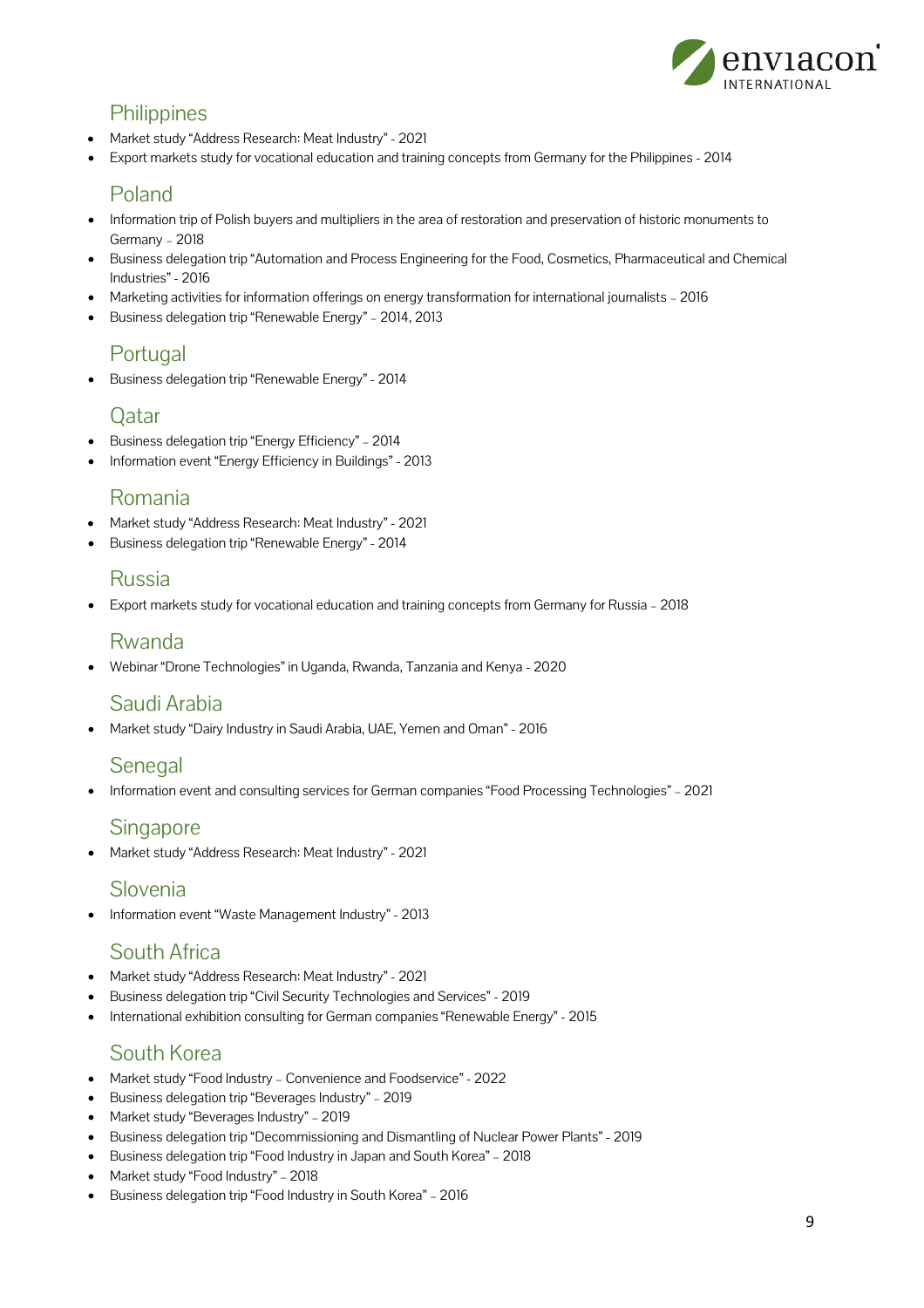

Market study "Confectionary and Snacks" - 2016

#### Spain

- Market study "Address Research: Meat Industry" 2021
- Market study "Measures of leading export nations for the promotion of exports" 2020
- Business delegation trip "Food Industry" 2017
- Market study "Food Industry" 2017
- Market study "Frozen Products" 2016
- Business delegation trip "Fruits and Vegetables" 2015
- Business delegation trip "Renewable Energy" 2013

#### Sri Lanka

Market research "Renewable Energy in Sri Lanka" – 2013

#### Sweden

- Business delegation trip "Meat Industry" 2015
- Market study "Meat Industry" 2015
- Business delegation trip "Renewable Energy" 2013

#### Taiwan

- Marketing activities "Taiwan Smart Manufacturing" 2021
- Virtual business delegation trip "Decommissioning and Dismantling of Nuclear Power Plants" 2020
- Business delegation trip "Beverages Industry" 2018
- Market study "Beverages Industry" 2018

### Tanzania

- Webinar "Drone Technologies" in Uganda, Rwanda, Tanzania and Kenya 2020
- Business delegation trip "Mining Technology" 2017

# Thailand

- Market study "Agricultural Engineering in Southeast Asia" 2019
- Trade fair consulting for German companies in the area of renewable energy 2013

# The Netherlands

- Market study "Address Research: Meat Industry" 2021
- Market study "Measures of leading export nations for the promotion of exports" 2020
- Performance show "Industry 4.0" 2019
- Consulting for members of a Dutch trade association 2017
- Open business delegation trip of Dutch companies to Germany 2017, 2016
- Business delegation trip "Food Industry" 2017
- Market study "Food Industry" 2017
- Market study "Frozen Products in Belgium, the Netherlands and Luxembourg" 2016
- Market testing "Construction Industry" 2014
- Business delegation trip "Organic and Frozen Food" 2014
- Business delegation trip "Artisanal Food Industry" 2014
- Market study ""Artisanal Food Industry" 2014

### Tunisia

Export markets study for vocational education and training concepts from Germany for Tunisia – 2017

### **Turkey**

- Virtual Business delegation trip "Industry 4.0" 2020
- Business delegation trip "Beverages Industry" 2014
- Market study "Beverages Industry" 2014
- Business delegation trip "Renewable Energy" 2013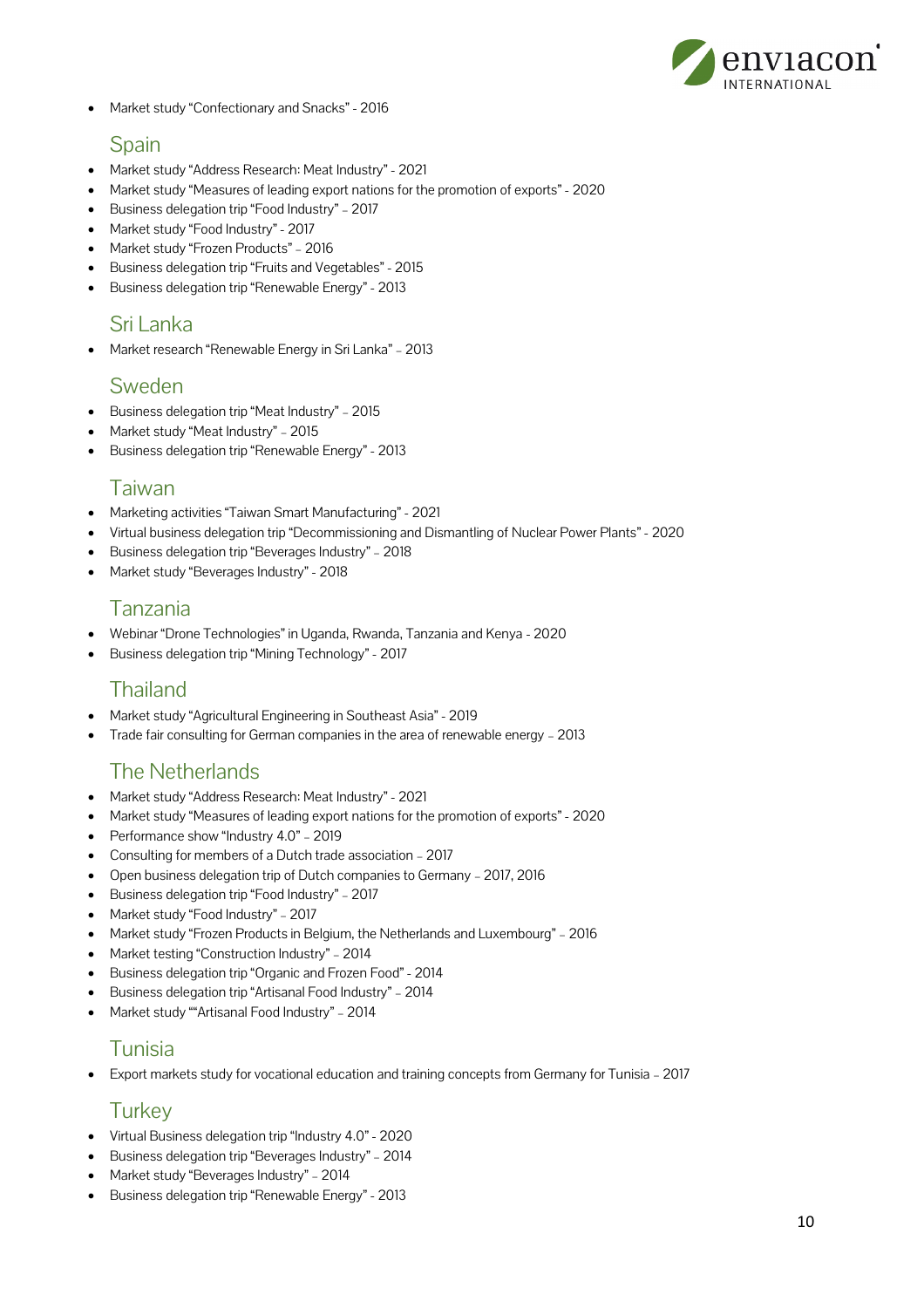

# Uganda

Webinar "Drone Technologies" in Uganda, Rwanda, Tanzania and Kenya - 2020

# United Arab Emirates

- Business delegation trip "Agro- and Food-Tech Industry" 2021
- Market study "Agricultural Engineering" 2020
- Market exploration trip "Livestock Farming" 2019
- Market study "Dairy Industry in Saudi Arabia, UAE, Yemen and Oman" 2016
- International exhibition consulting for German companies "Renewable Energy" 2015

# United Kingdom

- Market study "Address Research: Customer Addresses for all Types of Ingredients of Food Processing Manufacturers, Importers and Distributors in the UK" – 2021
- Market study "Address Research: Meat Industry" 2021
- Business delegation trip "Food Industry" 2017, 2016
- Market study "Food Industry" 2017
- Event planning for a business delegation from UK 2017
- Marketing activities for information offerings on energy transformation for international journalists 2016
- Business delegation trip "Civil Security Technologies and Services" 2015
- International exhibition consulting for German companies "Renewable Energy" 2015
- Investor conference "IT Investment Opportunities" 2014
- Business delegation trip "Food Industry" 2014
- Market study "Food Industry" 2014

### **Uruguay**

- Information event "Wastewater and Waste Management in Argentina, Paraguay, Uruguay" 2015
- Information event "Wind Energy in Argentina, Uruguay and Paraguay" 2014
- Business delegation trip "Renewable Energy" 2014

### USA

- Market study "Food Industry with a Focus on Organic Products" 2022
- Open business delegation trip to San Francisco (Silicon Valley) 2018
- Business delegation trip cluster marketing to Minneapolis "Medical Technology" 2017
- Business delegation trip "Food Industry" 2017
- Market study "Food Industry" 2017
- Open business delegation trip for company acquisition 2017
- Study to analyse the market for digital textile printing in the USA 2017
- Workshop organization on entering the US market 2016
- Market study on the investment potential for US companies in Germany 2016
- Business delegation trip "Alcoholic Beverages" 2016
- Market study "Alcoholic Beverages" 2016
- Business delegation trip "Fruits and Vegetables" 2016
- Market study "Fruits and Vegetables" 2016
- Market exploration trip west coast "Fruits and Vegetables" 2016
- Managing the representative office of a federal US state in Europe 2016, 2013
- Marketing activities for information offerings on energy transformation for international journalists 2016
- Business delegation trip "Organic Food" 2016
- Market study "Organic Food" 2016
- Background reports on current developments in climate policy at national and sub-national level in the USA and Canada with a focus on emissions trading
- Market exploration trip "Supplier Industry in the Oil and Gas Industry (Offshore) in Texas" 2015
- Business delegation trip to Chicago "Food Industry" 2015
- Market study "Food Industry in the Chicago Area" 2015
- Business delegation trip "Potato Industry" 2015
- Investor recruiting of US companies to Germany 2015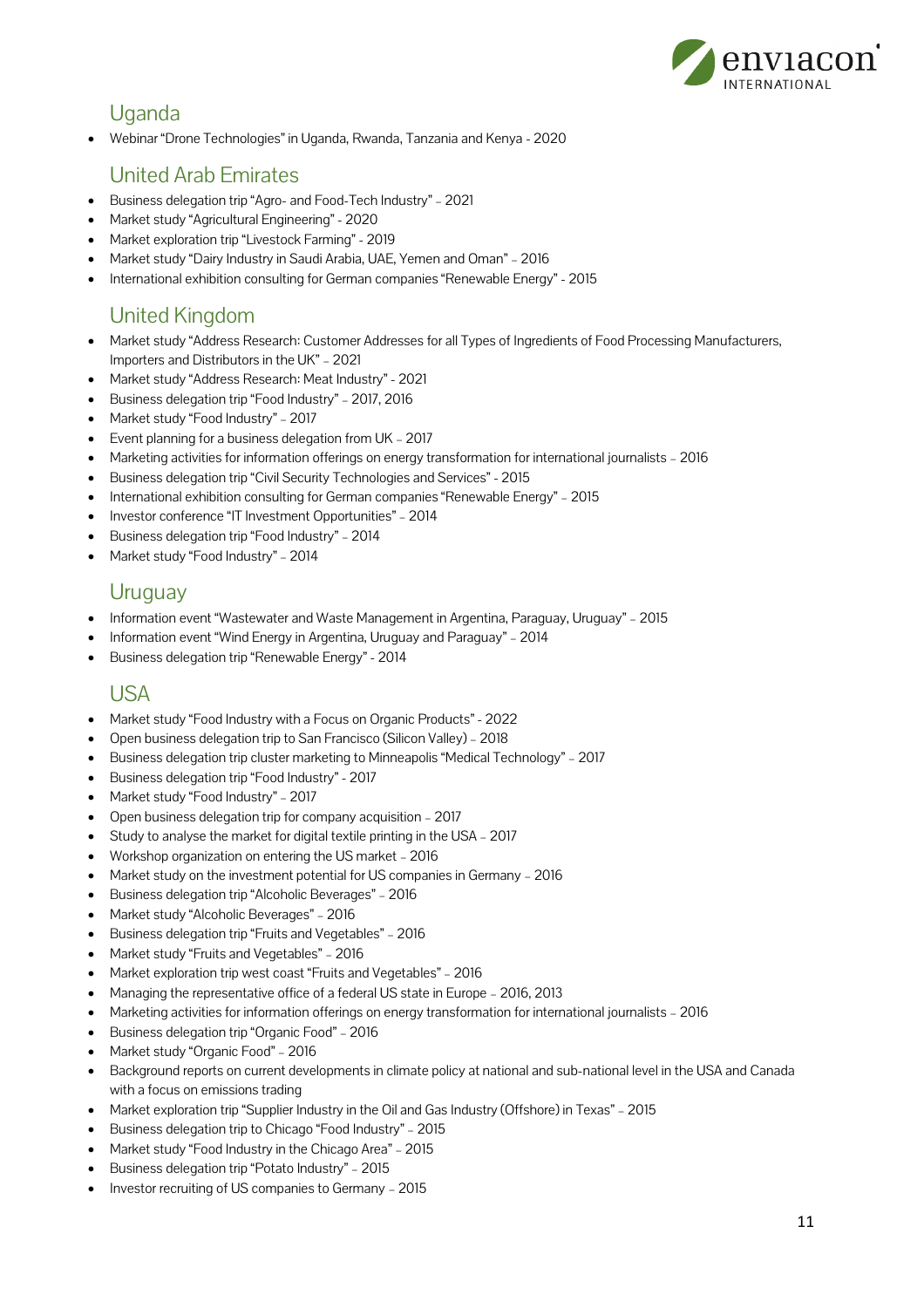

- Organization of the transatlantic Economic Council 2015
- Background reports on current developments in climate policy at national and sub-national level in the USA and Canada with a focus on emissions trading – 2015
- Study with current specialist information and reference projects from the fields of infrastructure mobility, energy saving, renewable energies and energy efficiency for the three US states of California, Minnesota and Georgia - 2014
- Business delegation trip "Energy Efficiency" 2014
- Business delegation trip "Renewable Energy" 2014, 2013
- Business delegation trip "Automotive Suppliers" 2013
- Trade fair consulting for German companies in the area of renewable energy 2013
- Market entry consulting for various German companies as well as members of US associations 2012, 2013

### **Uzbekistan**

- Business trip Azerbaijan and Uzbekistan 2019
- Business delegation trip "Machine and Plant Construction in the Textile and Clothing Industry" 2019

#### Vietnam

- Business delegation trip "Food Industry" 2022
- Business delegation trip "Woodworking Industry" 2022
- Market study "Export of Vocational Education and Training 2021
- Market study "Food Industry" 2021
- Market study "Address Research: Meat Industry" 2021
- Virtual business delegation trip "Sustainable Infrastructure" 2020
- Market study "Agricultural Engineering in Southeast Asia" 2019
- Business delegation trip "Civil Security Technologies and Services with a Focus on IT Security" 2019
- Market study "Bread Wheat" 2018
- Information event "Civil Security Technologies and Services" 2018
- Market study "Importer Contacts in the Asian Meat Industry" 2017
- Information event "Sustainable Infrastructure" 2013

#### Yemen

Market study "Dairy Industry in Saudi Arabia, UAE, Yemen and Oman" - 2016